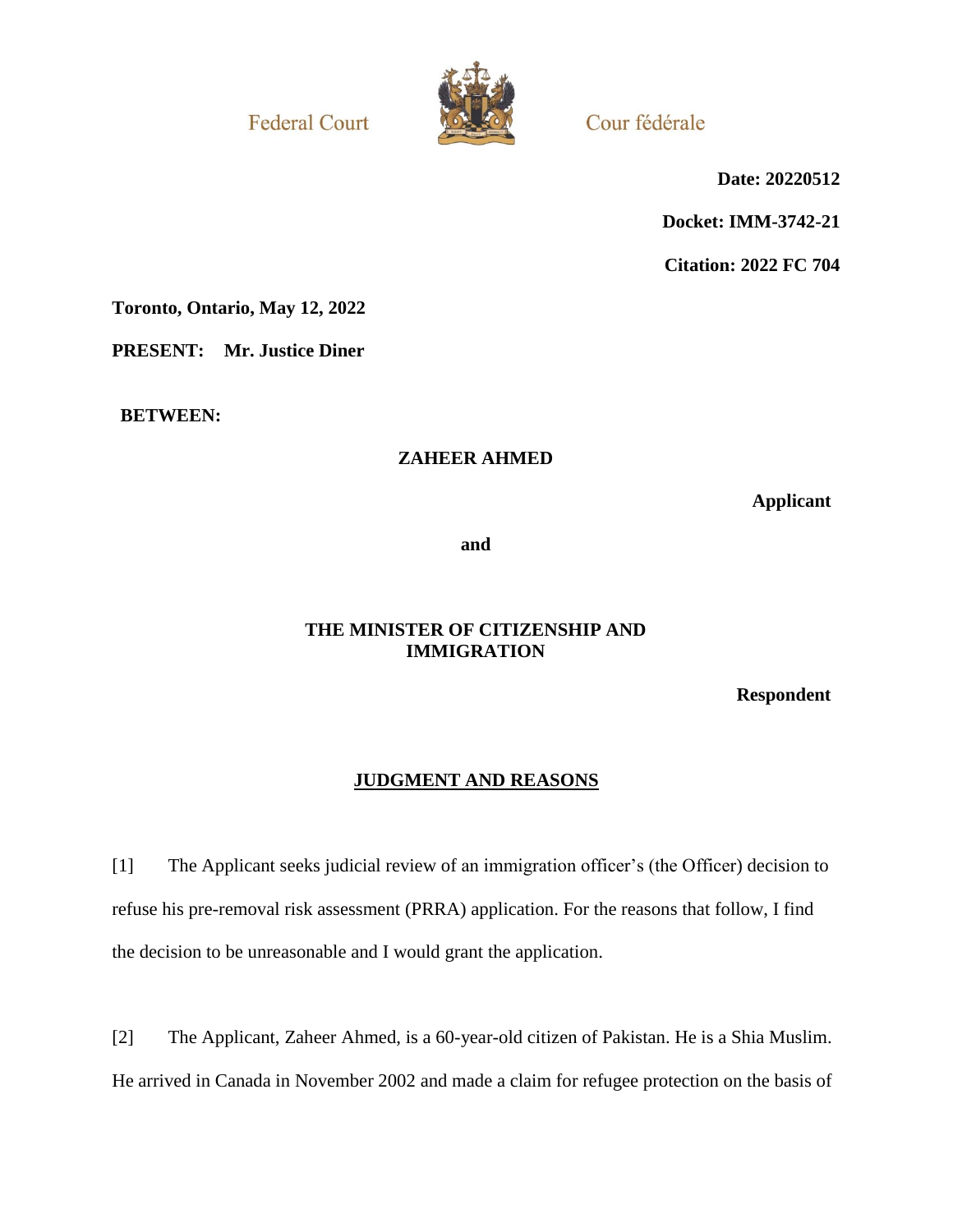a fear of persecution on account of his religion. The Refugee Protection Division (RPD) refused the claim in February 2004, finding that the Applicant could access adequate state protection in Pakistan. The refusal was not challenged.

[3] The Applicant married his current spouse, Najima, in May 2005. A Canadian citizen, she sponsored him in Canada until he became a permanent resident in December 2008. The Applicant's current spouse has three adult sons from a previous marriage. The Applicant considers these three stepsons as his own children. The Applicant also has a sister, and four biological children from his previous marriage, all living in Pakistan. His former spouse is deceased.

[4] According to the Affidavit submitted in support of the Applicant's PRRA, in the summer of 2009, two of the Applicant's stepsons alleged that they were sexually assaulted by their paternal uncle in Canada. The Applicant, his wife and their sons gave statements to the police and the uncle was arrested and charged.

[5] However, before the trial, members of the uncle's influential family in Pakistan threatened to kill the Applicant's biological children in Pakistan, as well as his wife, who was in Pakistan at the time, if they testified in the trial. They did not attend the trial and later, the Applicant's wife recanted her allegations against the uncle and claimed they had been fabricated by the Applicant and that he had pressured her sons to lie.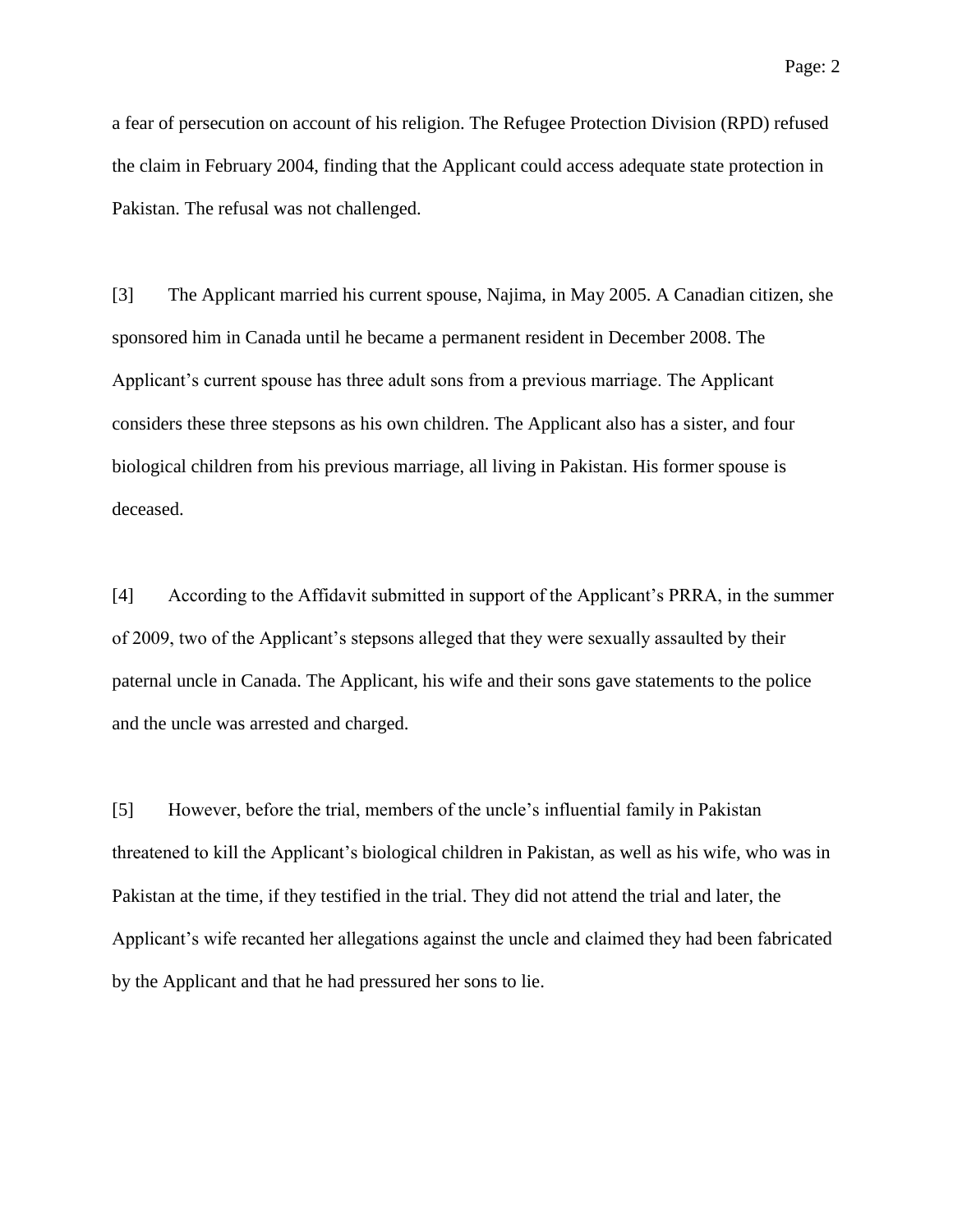[6] Charges were ultimately dropped against the uncle and the Applicant was charged and pleaded guilty to obstruction of justice and mischief. The Applicant claims that as a result of these circumstances, his family (through marriage) in Pakistan, which he claims has ties to organized crime, has threatened him, his wife, and his children in Pakistan.

[7] During his years in Canada, the Applicant committed a series of offences. In 2012, he was found to be inadmissible on the basis of serious criminality for receiving a conditional sentence of more than six months, pursuant to s 36(1)(a) of the *Immigration and Refugee Protection Act* (S.C. 2001, c. 27) (the *Act*). A deportation order was issued in May 2014 and he lost his permanent resident status. For further details regarding the events leading to the deportation order, see *Ahmed v. Canada (Citizenship and Immigration)*, 2022 FC 618 at paras 2- 9).

[8] The PRRA application, which forms the subject of this judicial review, was received in June 2014, and additional submissions were received in July 2014, December 2014, January 2016, May 2016, April 2018 and February 2020. In it, the Applicant claimed that he meets the definition of a person in need of protection pursuant to s 97(1)(b) of the *Act* on the basis of the risk to his life and of possible torture at the hands of the powerful family and their criminal organization in Pakistan, for which state protection would be inadequate.

### I. PRRA Decision under review

[9] In December 2020, the PRRA Officer refused the Applicant's PRRA. In the reasons, the Officer identified the Applicant's fear of returning to Pakistan because of the threats he and his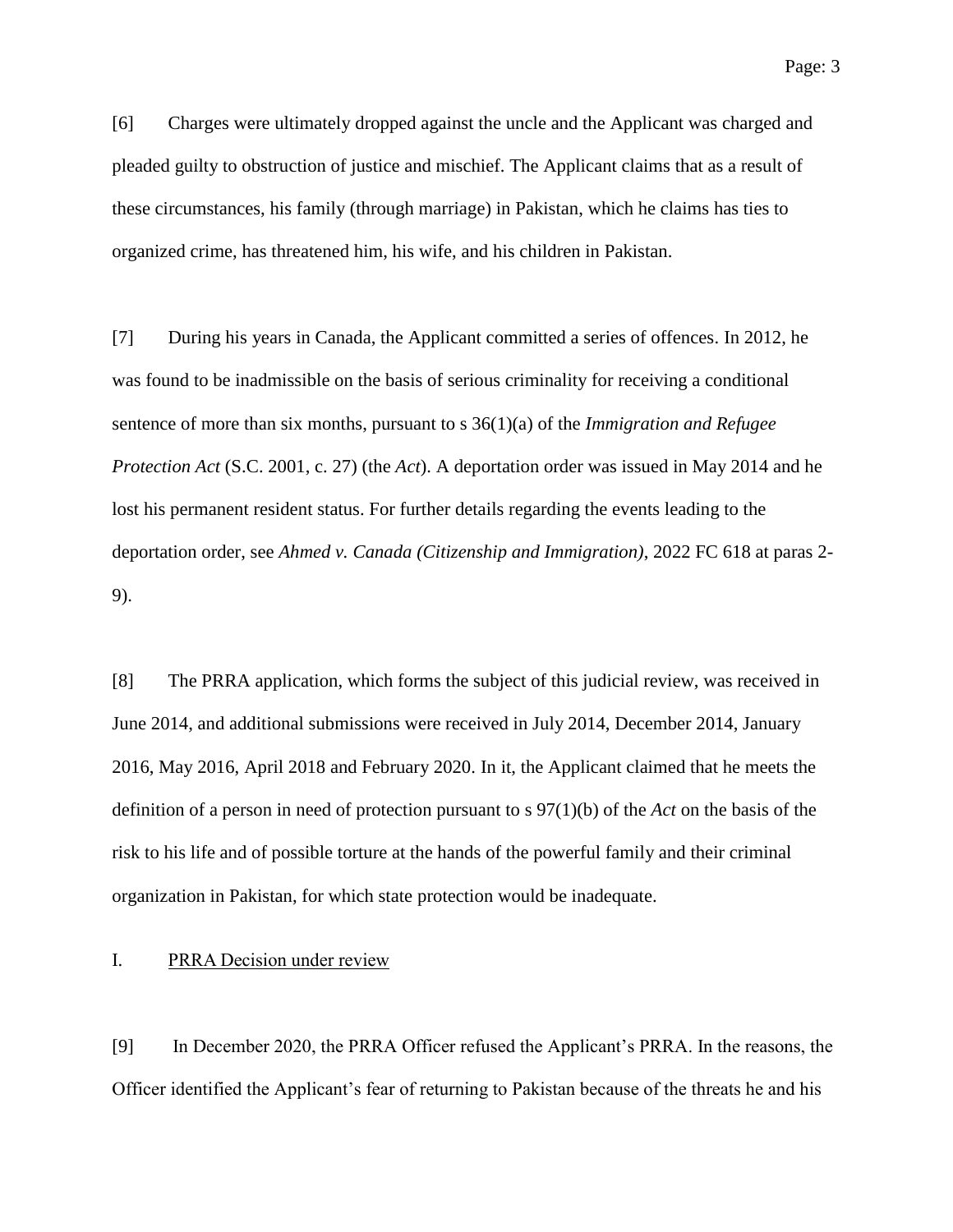family had faced from the powerful and influential family, which the Officer acknowledged, in addition to their being influential members of the Muslim League political party.

[10] The Officer noted the Applicant's failed refugee claim and that the determinative issue in the 2004 RPD decision had been state protection.

[11] Turning to the 2020 PRRA under review, the Officer found that the Applicant had not provided evidence of a nexus to any of the Convention grounds identified in s 96 of the *Act* and that the risks identified were described in s 97. The Officer found that insufficient evidence had been provided of the Applicant's personal circumstances to suggest he would be at risk. The Officer concluded in a similar vein with respect to objective evidence, stating: "I find the applicant has provided insufficient objective evidence that state protection in Pakistan has deteriorated to such a degree to challenge the state protection findings of the RPD in 2004".

[12] The Officer then cited two long excerpts, the first from the March 2006 US Department of State (US DOS) Report, and the second from the March 2020 US DOS Report, both detailing a series of challenges faced in Pakistan including discrimination, human rights violations, corruption, and extrajudicial killings. The 2020 excerpt cited a general lack of government accountability and a culture of impunity against government and non-government abuse. The excerpt further detailed that "violence, abuse, and social and religious intolerance by militant organizations and other nonstate actors, both local and foreign, contributed to a culture of lawlessness".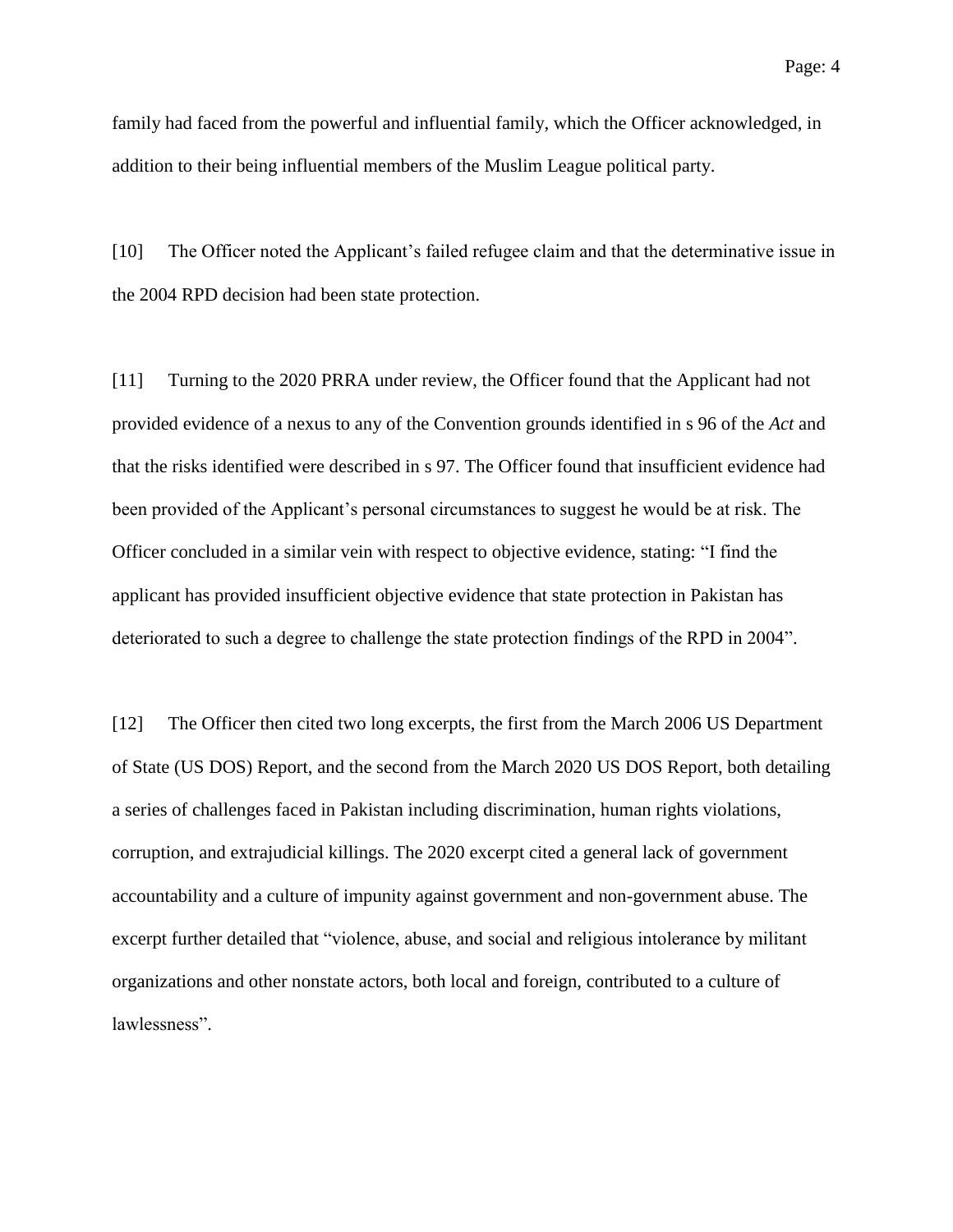#### [13] The Officer then concluded the Decision with these final four paragraphs:

I find is there insufficient objective evidence based on the country documentation to indicate there has been a complete breakdown in Pakistan that state protection would not be reasonably forthcoming. I further note the statements made by the applicant and the documentation on file with respect to what action police initiated when the spouse went to raise her concerns about her safety with the police, while visiting in Pakistan from approximately 2012-2012 also suggest state should be forthcoming should the need arise.

On file is a police report written the Narowal, Pakistan police department dated October 28, 2012 which outlined the incident and it further stated an original of the report would be referred to the Officer in charge for further investigation. The actions taken by police would suggest state protection would be forthcoming.

Finally, the applicant stated that he has returned to Pakistan following the death of his mother and insufficient was presented that the applicant faced any treatment that would rise to the level of 97 of IRPA.

In light of the foregoing, I find the applicants face no more than a mere possibility of persecution as described in section 96 of the Immigration and Refugee Protection Act (IRPA). Similarly, I find the applicants would not likely be at risk of torture, or likely to face a risk to life, or a risk of cruel and unusual treatment or punishment as described in section 97 of IRPA if returned to Pakistan.

[My emphasis].

#### II. Issues and Analysis

[14] The only issue in this judicial review is whether the Decision is reasonable (*Canada (Minister of Citizenship and Immigration) v. Vavilov*, 2019 SCC 65 at para 99 [*Vavilov*]). The Applicant argues that the Decision falls short of that standard, for (1) applying the wrong test for state protection; (2) failing to justify the conclusion that state protection was available and (3) failing to conduct an assessment of the Applicant's particular circumstances.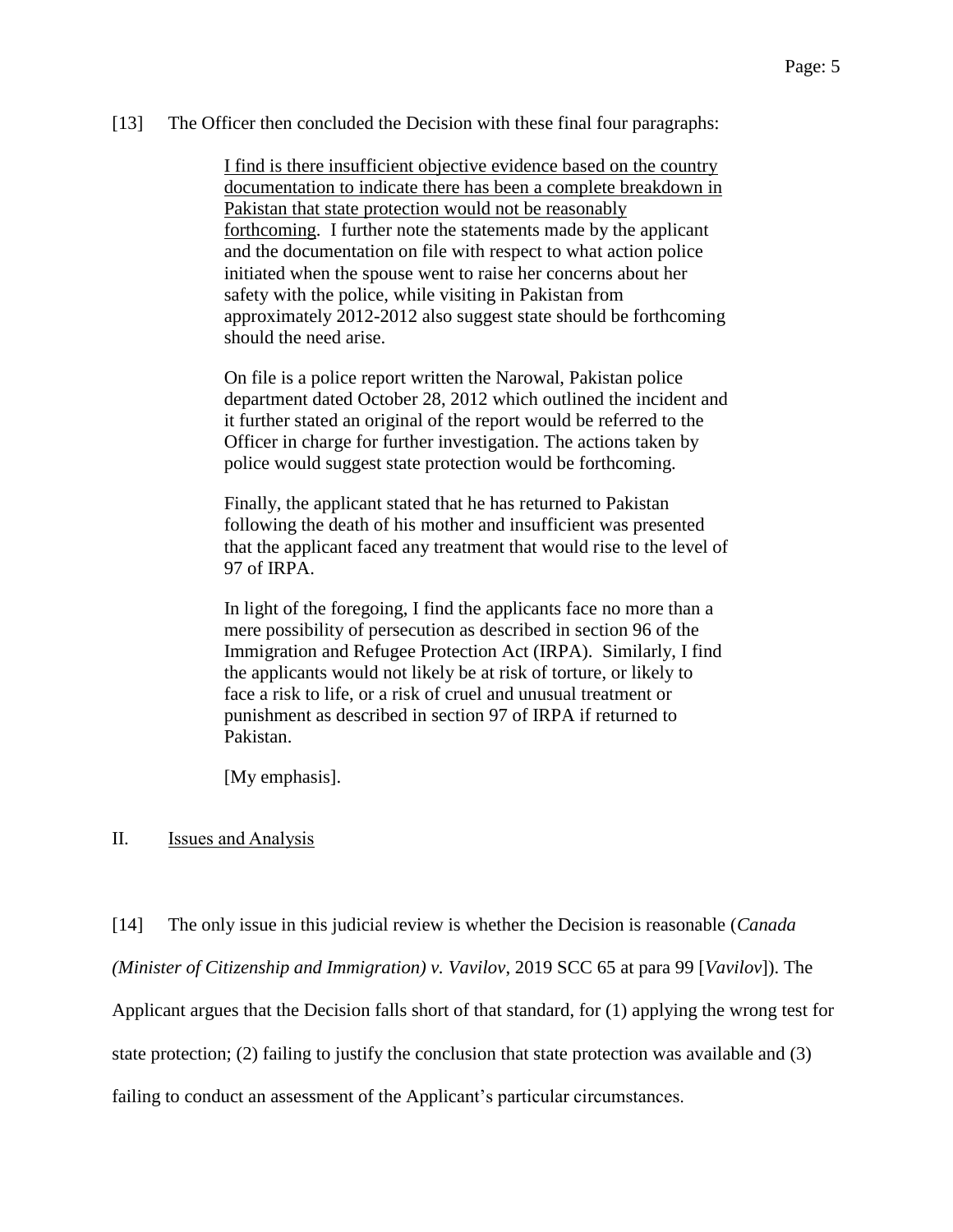[15] The Officer begins the state protection analysis by noting that the Applicant had provided "insufficient objective evidence that state protection in Pakistan had deteriorated sufficiently to such a degree to challenge the state protection findings of the RPD in 2004". After then citing the 2006 and 2020 US DOS reports one after the other, and without commenting the content of either excerpt, the Officer concludes that there was "insufficient evidence based on the country documentation to indicate there has been a complete breakdown in Pakistan that state protection would be reasonably forthcoming". There are several problems with this approach.

[16] First, the Applicant was not challenging or appealing the RPD's 2004 finding, nor was he required to do so, or to lead evidence of any sort of deterioration: this was, after all, not an appeal of the 2004 findings of the RPD. Indeed, the PRRA application was based on new allegations of risk that were not before the RPD, namely, the dangers posed to the Applicant and his family in Pakistan by an influential family with ties to organized crime. Certainly, it was open for the Officer to consider how country conditions in Pakistan had changed since 2004, for better or worse, and the Officer was free to rely on the RPD's 2004 findings. However, such considerations and findings would only be appropriate to the extent that they are relevant to the risk assessment that the Officer was required to conduct in 2020, over fifteen years later.

[17] The Respondent counters that the 2006 and 2020 US DOS Report excerpts represented an implicit point made by the Officer that there was insufficient evidence to show the democratically elected government ruling Pakistan in 2020 provided state protection at a level lower then when General Musharraf was ruling Pakistan in 2004.

Page: 6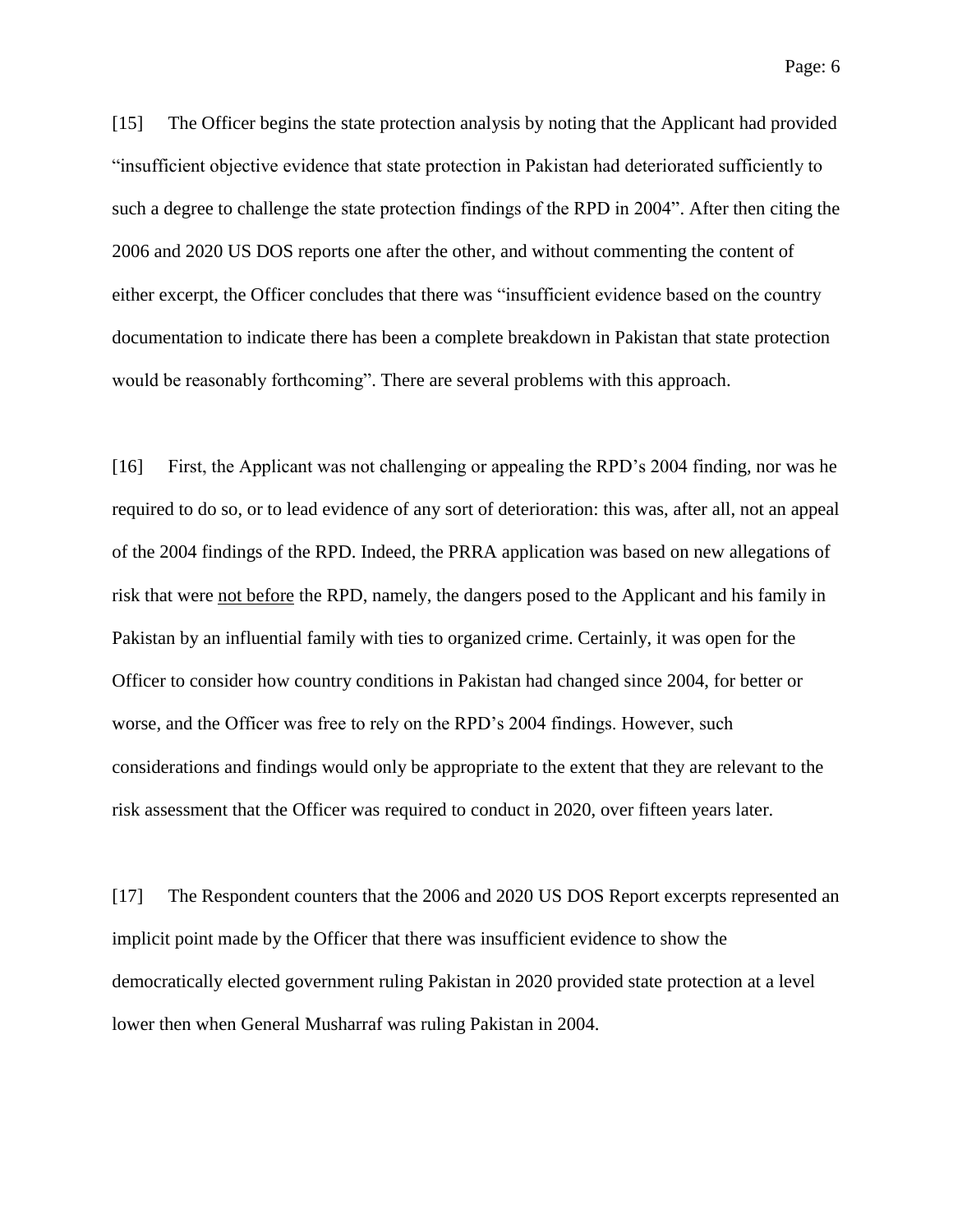Page: 7

[18] I am not prepared to draw such an inference. More importantly, and even if I were, it is not clear to me in the absence of any transparent justification from the Officer, why one regime's supposed capacity to protect Shia Muslims from religious and political persecution has anything to do with a subsequent regime's ability to protect an individual from a risk to his life posed by an influential family with ties to organized crime. As such, and in light of the Officer's remark, it is not clear to me what evidentiary standard the Officer was expecting the Applicant to meet, or why the RPD's 2004 findings were influential to the Decision based on a completely different risk than had been before the RPD over fifteen years earlier.

[19] Second, the language of "complete breakdown" used by the Officer, read in context, is also problematic (see underlined extract of the Decision reproduced in paragraph 13 above). It suggests the Officer may have confused the Applicant's burden of proving that Pakistan was either unable or unwilling to provide him protection (see *Magonza v. Canada (Citizenship and Immigration)*, 2019 FC 14 at para 72 [*Magonza*]) with a requirement to prove that the state apparatus had completely broken down (see *Canada (Attorney General) v. Ward*, 1993 CanLII 105 (SCC), [1993] 2 SCR 689 at 724-725). The Applicant was required to rebut the presumption of state protection to be sure, but this did not, as the Decision seems to imply, require him to demonstrate a complete breakdown in Pakistan.

[20] The Respondent counters that the Court should not place too much attention on the turn of phrase "complete breakdown", particularly considering the Officer's subsequent comments. The Respondent points to the Officer's remarks regarding the 2012 Pakistani police report to the effect that police responsiveness to the Applicant's wife's complaint "suggest state protection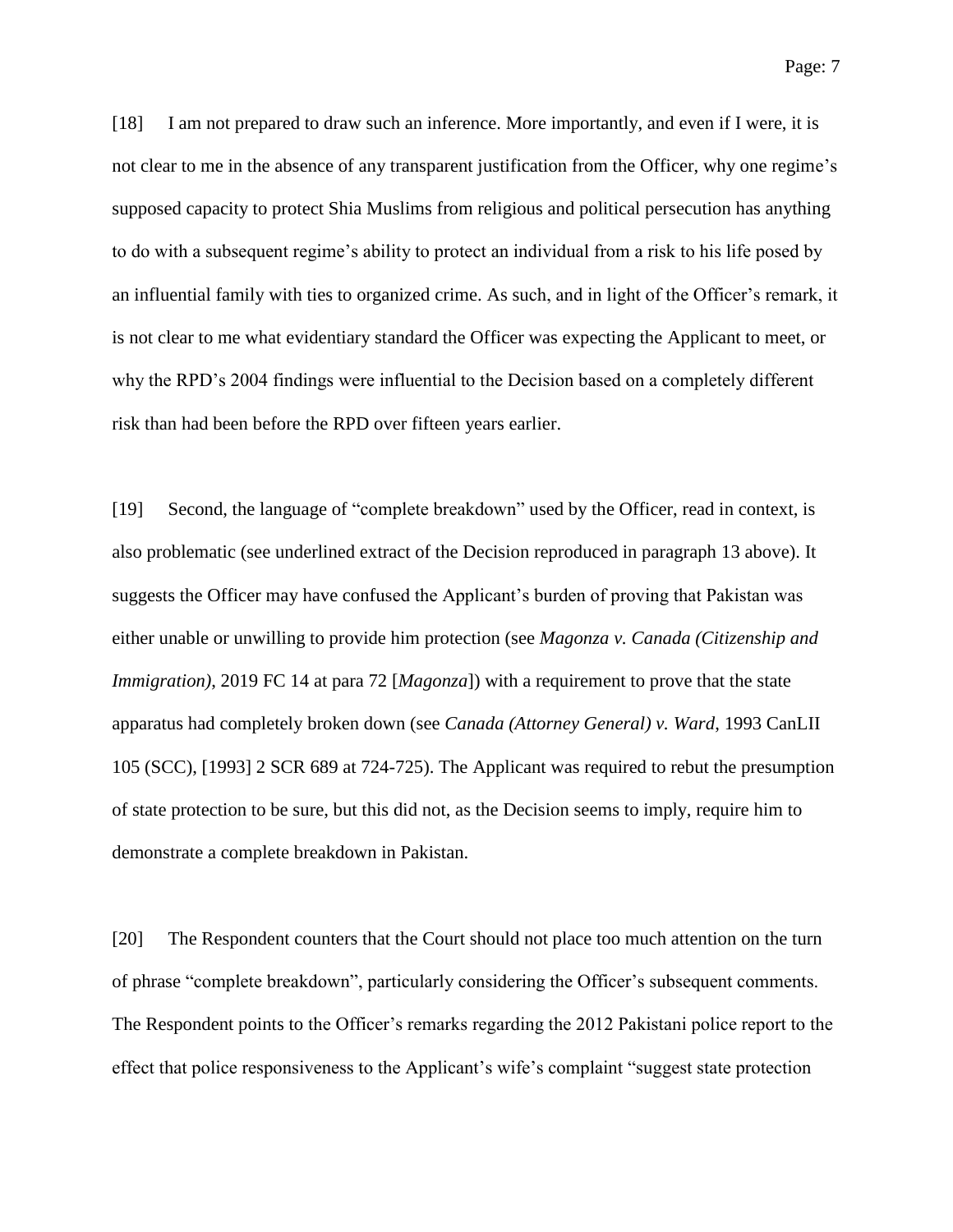would be forthcoming". The Respondent adds that the Applicant's family in Pakistan were clearly not so powerful that the Narowal police were unwilling to name several of them in a police report. The Respondent also highlights that there were inconsistencies between the police report and Affidavit evidence regarding the 2012 incidents as described by the Applicant's wife.

[21] While I agree that the Court should not focus on the language employed to the point of abstracting the actual reasons of the Officer, or in isolation without considering the decision as a whole, neither am I inclined to accept the additional justifications for the decision provided by the Respondent, which appeared nowhere in the Officer's reasons. Under *Vavilov*, the Court must be attentive to the justification that was given, not the one that could have been (*Vavilov* at para 86).

[22] Indeed, the Officer's actual analysis, which essentially consists of the four paragraphs cited at paragraph 13 of these Reasons, is not as transparent or justified as the Respondent submits. While conciseness can be a virtue in administrative decisions, the balance between brevity and justification surpasses the tipping point, where the reasoning underlying the decision is so short that it becomes unintelligible. Here, I find that the Officer failed to provide adequate justification to explain how the application was assessed according to the appropriate legal standard, namely the operational adequacy of state protection in Pakistan, rather than a "complete breakdown" of state protection. This test is now well known and the failure to apply it renders the decision unreasonable (*Magonza* at paras 73-75).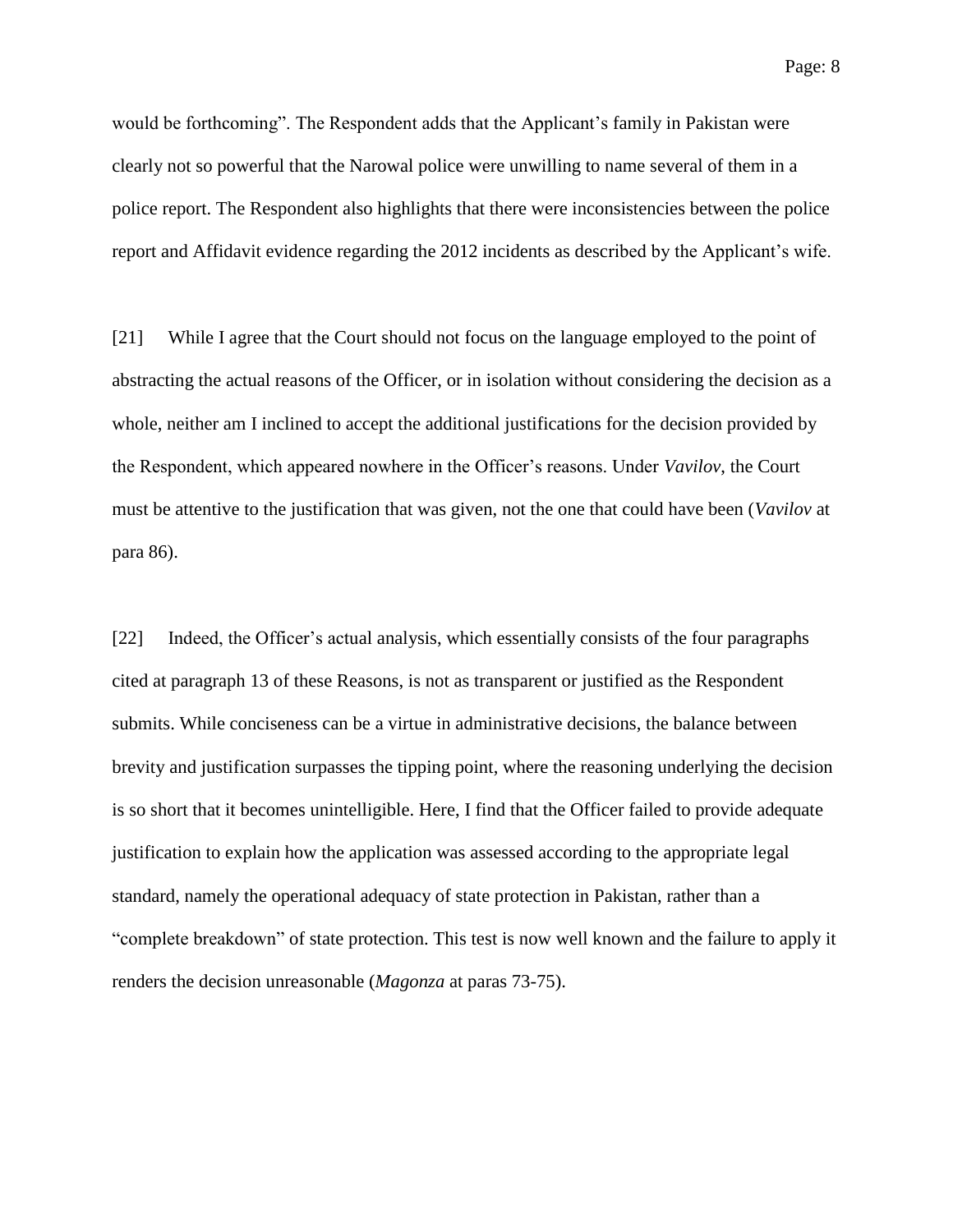Page: 9

[23] In both errors outlined above  $-$  (i) the failure to justify the significance of the evidence cited in relation to the new allegations of risk, and (ii) the legal test employed – the Officer failed to engage with the central thrust of the Applicant's PRRA submissions. The Applicant had emphasized, relying on a multitude of evidence, the lack of available state protection from what he claims is a powerful, influential and violent family, connected to organized crime in Pakistan, where a culture of lawlessness and impunity prevails. Despite the detailed and precise PRRA submissions of the Applicant, which drew on numerous complementary sources, the Officer only addressed two of the country condition documents in the reasons (the two US DOS reports referenced above from 2006 and 2020), both of which actually support the Applicant's submissions in this regard.

[24] Ultimately, it may have been open to the Officer to explain why, in spite of the objective conditions, the state was nevertheless operationally adequate to provide protection to the Applicant. In other words, the Officer was free to disagree with counsel's comprehensive PRRA submissions and explain why state protection was considered to be adequate, but she was not free to ignore them entirely. The Officer's comment on the fact that a police report was taken may be helpful to supporting such a conclusion, but it would still need to be reconciled and examined alongside the objective country condition evidence that the Officer qualified, without explanation, as insufficient. Such a finding of insufficiency, to be upheld, must be explained (*Magonza* at para 35; *Sarker v. Canada (Citizenship and Immigration)*, 2020 FC 154 at para 11).

[25] Finally, while these errors in and of themselves warrant judicial review, I also agree with the Applicant that the Officer failed to conduct an assessment considering the Applicant's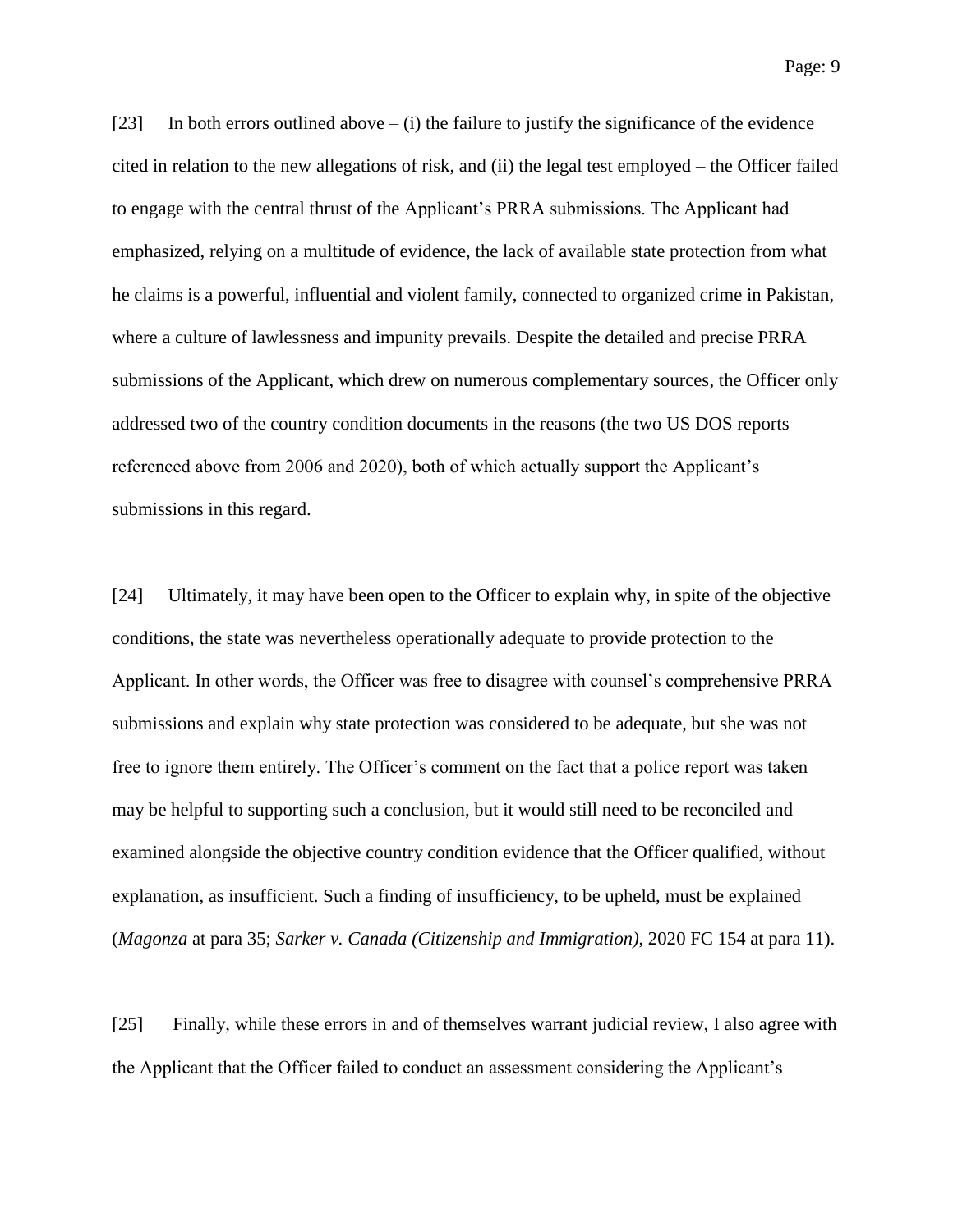particularized circumstances, which is required for a state protection analysis (*Lakatos v. Canada (Citizenship and Immigration*), 2018 FC 367 at para 23).

III. Conclusion

[26] For the various reasons outlined above, I find the decision lacked justification, and appears to have misapprehended the legal constraints bearing on the Decision. Accordingly, the matter will be remitted to a new Officer for redetermination.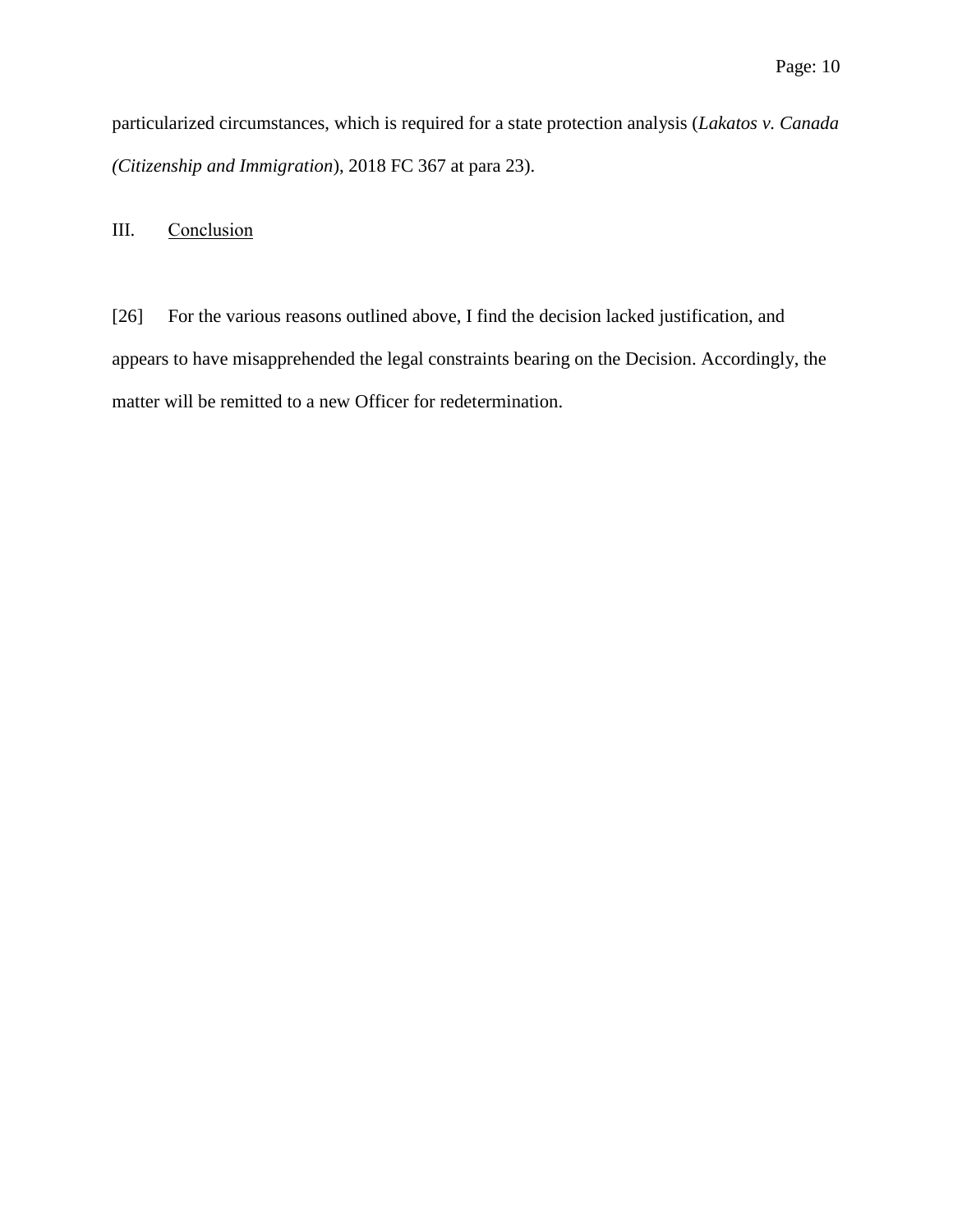# **JUDGMENT in file IMM-3742-21**

## **THIS COURT'S JUDGMENT is that**:

- 1. The Application for judicial review is granted.
- 2. The Applicant's PRRA application is remitted to a new officer for redetermination.
- 3. No question for certification was submitted and I agree that none arise.
- 4. No costs will issue.

"Alan S. Diner"

Judge